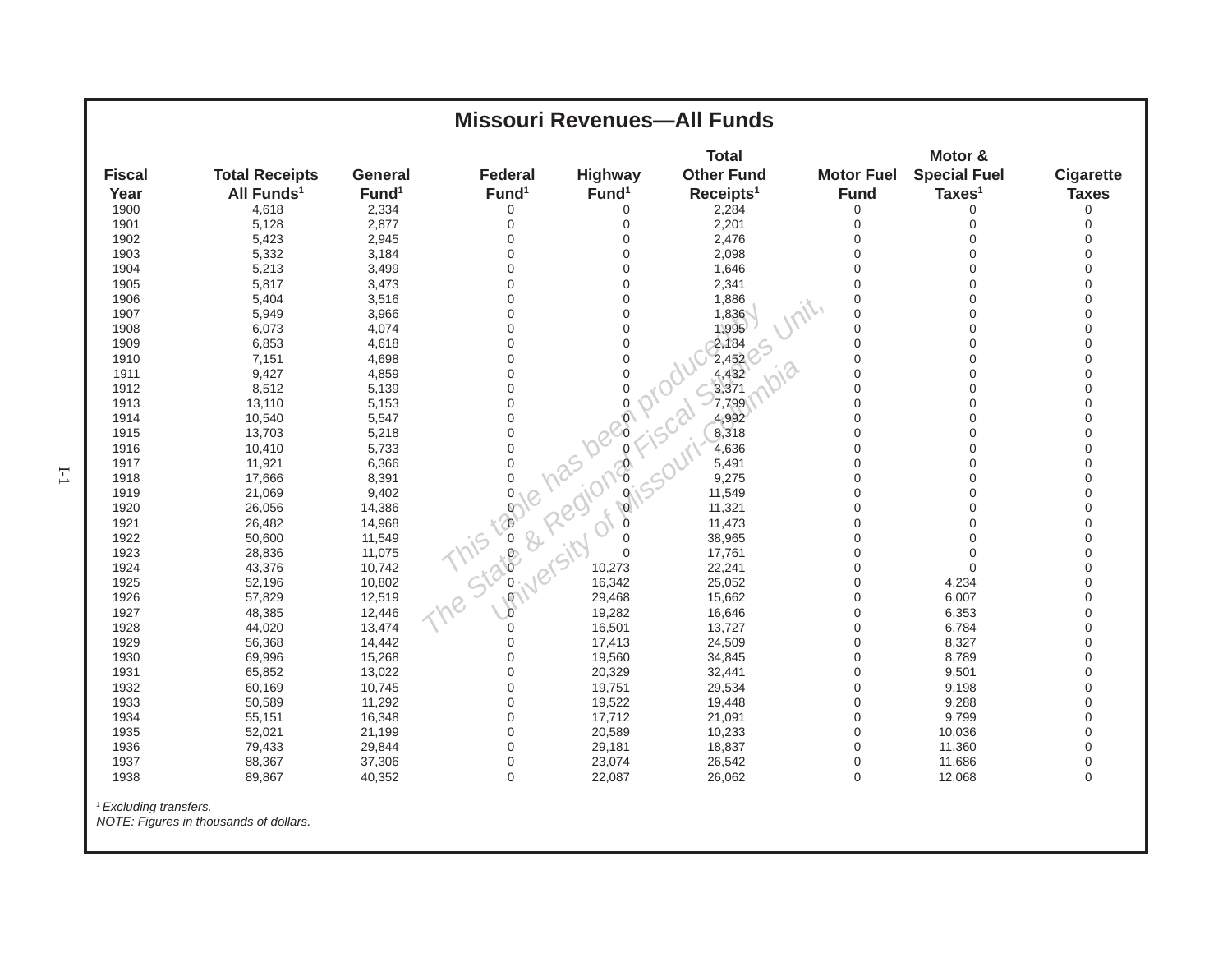|                   |                        |                   |                    |                   | <b>Missouri Revenues-All Funds (continued)</b> |                   |                     |                  |
|-------------------|------------------------|-------------------|--------------------|-------------------|------------------------------------------------|-------------------|---------------------|------------------|
|                   |                        |                   |                    |                   | <b>Total</b>                                   |                   | Motor &             |                  |
| <b>Fiscal</b>     | <b>Total Receipts</b>  | <b>General</b>    | <b>Federal</b>     | <b>Highway</b>    | <b>Other Fund</b>                              | <b>Motor Fuel</b> | <b>Special Fuel</b> | <b>Cigarette</b> |
| Year              | All Funds <sup>1</sup> | Fund <sup>1</sup> | Fund <sup>1</sup>  | Fund <sup>1</sup> | Receipts <sup>1</sup>                          | <b>Fund</b>       | Taxes <sup>1</sup>  | <b>Taxes</b>     |
| 1939              | 93,995                 | 41,032            | 0                  | 24,898            | 27,513                                         | 0                 | 12,764              | 0                |
| 1940              | 95,880                 | 43,351            | $\mathbf 0$        | 25,620            | 26,909                                         | 0                 | 13,904              | $\mathbf 0$      |
| 1941              | 115,395                | 51,201            | $\Omega$           | 29,533            | 34,285                                         | $\overline{0}$    | 15,261              | $\Omega$         |
| 1942              | 111,905                | 56,390            | $\Omega$           | 25,101            | 30,414                                         | $\overline{0}$    | 13,479              | $\overline{0}$   |
| 1943              | 113,909                | 58,376            | $\mathbf 0$        | 22,314            | 32,754                                         | $\overline{0}$    | 10,822              | $\overline{0}$   |
| 1944              | 113,560                | 61,156            | $\Omega$           | 20,769            | 31,635                                         | $\overline{0}$    | 9,848               | $\Omega$         |
| 1945 <sup>2</sup> | 63,894                 | 35,600            | $\overline{0}$     | 11,634            | 16,660                                         | 0                 | 5,204               | $\Omega$         |
| 1945-46           | 143,632                | 79,323            | $\overline{0}$     | 28,123            | 34,928                                         | $\overline{0}$    | 13,102              | $\Omega$         |
| 1946-47           | 173,237                | 86,765            | $\overline{0}$     | 33,084            | 53,388                                         | 0                 | 16,981              | $\Omega$         |
| 1947-48           | 198,557                | 101,526           | $\mathbf 0$        | 33,346            | 62,029                                         | 0                 | 18,157              | $\overline{0}$   |
| 1948-49           | 227,627                | 108,901           | $\overline{0}$     | 36,060            | 82,666                                         | $\overline{0}$    | 19,123              | $\Omega$         |
| 1949-50           | 249,880                | 115,363           | $\overline{0}$     | 39,122            | 94,030                                         | $\overline{0}$    | 21,361              | $\Omega$         |
| 1950-51           | 262,941                | 126,482           | $\mathbf 0$        | 44,544            | 91,898                                         | $\overline{0}$    | 23,441              | $\Omega$         |
| 1951-52           | 284,398                | 128,716           | $\Omega$           | 45,791            | 106,430                                        | $\overline{0}$    | 24,445              | $\Omega$         |
| 1952-53           | 312,909                | 135,255           | $\mathbf 0$        | 61,433            | 116,221                                        | 0                 | 35,989              | $\Omega$         |
| 1953-54           | 347,582                | 142,852           | $\Omega$           | 71,518            | 131,545                                        | 0                 | 40,501              | $\Omega$         |
| 1954-55           | 338,024                | 141,807           | $\mathbf 0$<br>-25 | 71,894            | 124,323                                        | $\overline{0}$    | 42,154              | $\Omega$         |
| 1955-56           | 390,271                | 159,546           | $\mathbf{Q}$       | 79,419            | 149,416                                        | $\overline{0}$    | 43,195              | 5,110            |
| 1956-57           | 426,054                | 161,728           | $\alpha$           | 86,189            | 178,137                                        | $\overline{0}$    | 44,526              | 9,610            |
| 1957-58           | 519,736                | 170,745           |                    | 87,034            | 260,491                                        | 0                 | 45,216              | 10,393           |
| 1958-59           | 502,341                | 176,518           |                    | 90,800            | 235,020                                        | $\Omega$          | 46,217              | 10,583           |
| 1959-60           | 520,839                | 196,021           | 2020               | 91,984            | 231,074                                        | $\overline{0}$    | 48,551              | 11,009           |
| 1960-61           | 513,601                | 213,124           | 91518              | 95,032            | 205,445                                        | $\Omega$          | 49,076              | 13,160           |
| 1961-62           | 660,623                | 240,712           |                    | 116,484           | 303,427                                        | 8,074             | 65,852              | 21,910           |
| 1962-63           | 634,591                | 245,198           | $\overline{0}$     | 51,555            | 337,838                                        | 88,481            | 88,497              | 22,357           |
| 1963-64           | 726,338                | 293,211           |                    | 57,096            | 376,031                                        | 91,692            | 91,723              | 21,690           |
| 1964-65           | 782,906                | 341,219           | $\Omega$           | 56,600            | 385,087                                        | 94,258            | 94,258              | 22,821           |
| 1965-66           | 922,662                | 410,195           | $\Omega$           | 63,071            | 449,396                                        | 102,323           | 102,323             | 23,996           |
| 1966-67           | 945,814                | 472,201           | $\Omega$           | 63,090            | 410,523                                        | 104,672           | 104,672             | 24,369           |
| 1967-68           | 1,007,920              | 491,605           | 33,588             | 66,474            | 416,253                                        | 108,119           | 108,119             | 23,247           |
| 1968-69           | 1,095,917              | 528,899           | 40,197             | 77,296            | 449,525                                        | 115,378           | 115,378             | 24,927           |
| 1969-70           | 1,250,353              | 611,257           | 40,558             | 81,415            | 517,123                                        | 121,883           | 121,883             | 47,137           |
| 1970-71           | 1,309,006              | 614,320           | 51,546             | 80,897            | 562,243                                        | 127,380           | 127,380             | 51,097           |
| 1971-72           | 1,573,973              | 776,190           | 64,316             | 90,267            | 643,200                                        | 135,918           | 135,918             | 54,507           |
| 1972-73           | 1,812,145              | 902,791           | 81,599             | 99,790            | 727,965                                        | 188,933           | 188,933             | 58,066           |
| 1973-74           | 1,910,662              | 955,983           | 132,145            | 108,701           | 713,833                                        | 198,514           | 198,514             | 57,758           |
| 1974-75           | 2,054,075              | 1,025,939         | 191,127            | 105,200           | 731,809                                        | 199,010           | 199,010             | 56,793           |
| 1975-76           | 2,267,032              | 1,140,027         | 224,311            | 110,475           | 792,219                                        | 205,109           | 205,109             | 58,413           |
| 1976-77           | 2,490,152              | 1,287,754         | 238,244            | 115,145           | 849,009                                        | 213,490           | 213,157             | 59,356           |

*1 Excluding transfers; 2 Transition period, includes only receipts for the period January through June.*

 *NOTE: Figures in thousands of dollars.*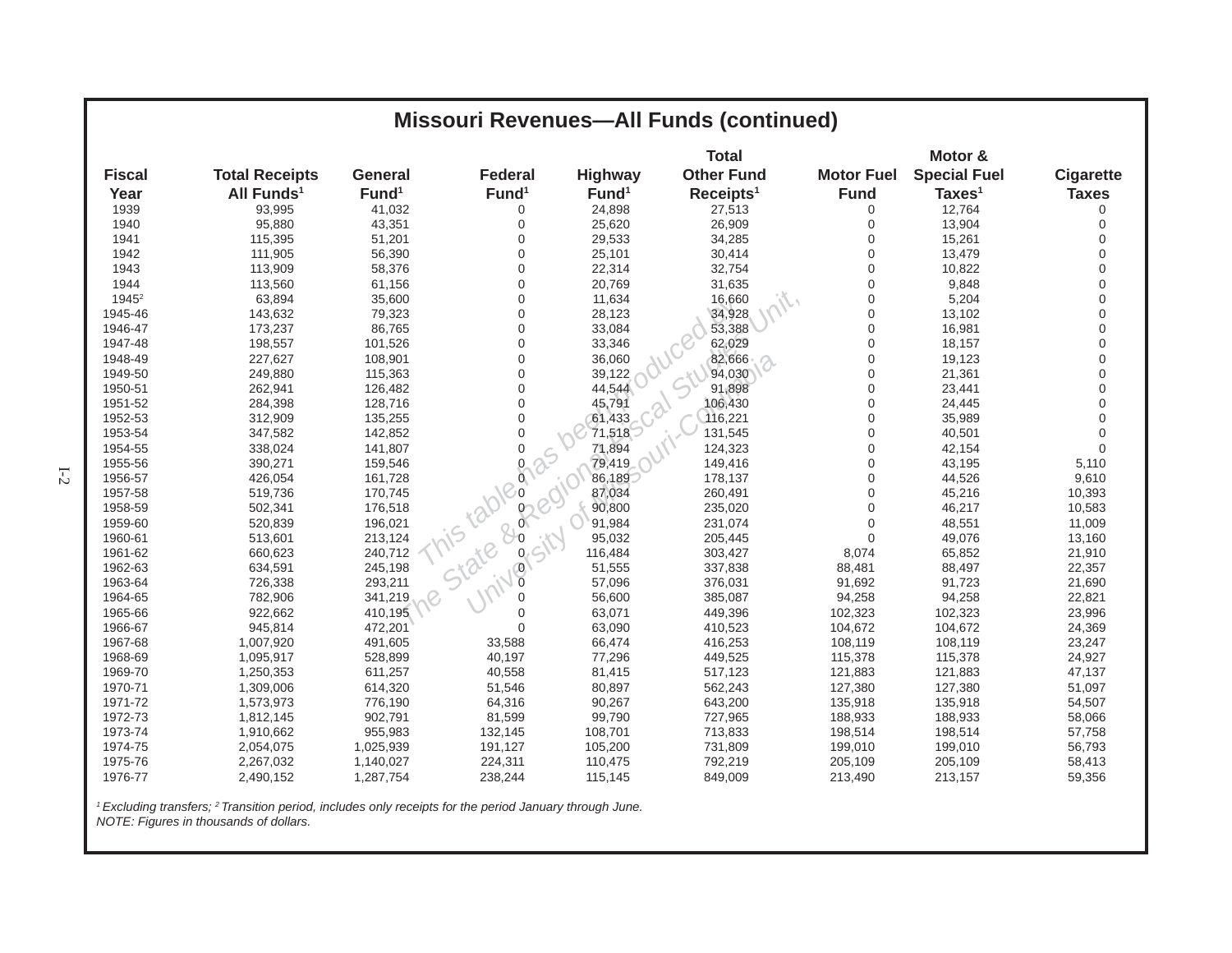|                |                        |                   |                   |                     | <b>Missouri Revenues-All Funds (continued)</b> |                   |                                |                               |
|----------------|------------------------|-------------------|-------------------|---------------------|------------------------------------------------|-------------------|--------------------------------|-------------------------------|
| <b>Fiscal</b>  | <b>Total Receipts</b>  | <b>General</b>    | <b>Federal</b>    | <b>Highway</b>      | <b>Total</b><br><b>Other Fund</b>              | <b>Motor Fuel</b> | Motor &<br><b>Special Fuel</b> | Cigarette &<br><b>Tobacco</b> |
| Year           | All Funds <sup>1</sup> | Fund <sup>1</sup> | Fund <sup>1</sup> | Fund <sup>1;4</sup> | Receipts <sup>1</sup>                          | Fund <sup>4</sup> | Taxes <sup>1</sup>             | <b>Taxes</b>                  |
| 1977-78        | 2,809,800              | 1,454,480         | 279,104           | 123,595             | 952,650                                        | 217,113           | 219,672                        | 60,046                        |
| 1978-79        | 3,147,311              | 1,688,188         | 274,552           | 129,550             | 1,059,782                                      | 224,124           | 224,871                        | 60,113                        |
| 1979-80        | 3,493,742              | 1,838,550         | 457,143           | 129,783             | 1,073,885                                      | 225,525           | 210,073                        | 60,018                        |
| 1980-81        | 3,641,105              | 1,897,646         | 406,588           | 130,808             | 1,206,101                                      | 233,061           | 200,341                        | 60,936                        |
| 1981-82        | 3,669,876              | 2,054,638         | 376,421           | 132,092             | 1,109,567                                      | 231,534           | 191,325                        | 60,879                        |
| 1982-83        | 4,116,082              | 2,217,460         | 732,075           | 133,674             | 1,033,813                                      | 254,288           | 192,531                        | 78,172                        |
| 1983-84        | 4,782,152              | 2,501,803         | 796,576           | 147,706             | 1,343,689                                      | 280,681           | 199,232                        | 81,820                        |
| 1984-85        | 5,311,388              | 2,753,320         | 867,841           | 155,504             | 1,540,280                                      | 332,083           | 207,293                        | 82,219                        |
| 1985-86        | 5,682,570              | 2,897,621         | 917,819           | 145,542             | 1,742,955                                      | 371,496           | 209,782                        | 82,082                        |
| 1986-87        | 5,465,859              | 3,214,649         | $\Omega$          | 146,132             | 2,194,582                                      | 379,907           | 226,710                        | 82,696                        |
| 1987-88        | 6,572,033              | 3,626,795         | $\Omega$          | 149,628             | 2,998,363                                      | 518,835           | 351,036                        | 83,129                        |
| 1988-89        | 6,856,843              | 3,958,592         | 0                 | 148,686             | 3,021,159                                      | 536,621           | 364,502                        | 81,871                        |
| 1989-90        | 7,432,425              | 4,157,665         | $\Omega$          | 151,623             | 3,318,710                                      | 555,478           | 376,925                        | 79,458                        |
| 1990-91        | 8,044,713              | 4,710,591         | $\Omega$          | 147,033             | 3,791,728                                      | 549,521           | 365,271                        | 77,986                        |
| 1991-92        | 9,296,972              | 5,061,658         |                   | 152,656             | 4,933,648                                      | 575,453           | 382,951                        | 79,607                        |
| 1992-93        | 9,662,197              | 4,673,345         |                   | 157,594             | 5,154,223                                      | 646,069           | 431,468                        | 79,111                        |
| 1993-94        | 10,491,043             | 4,827,060         |                   | 160,866             | 5,669,952                                      | 699,213           | 478,268                        | 95,4583                       |
| 1994-95        | 11,787,767             | 5,612,906         |                   | 170,796             | 6,226,626                                      | 788,946           | 543,370                        | 107,754                       |
| 1-3<br>1995-96 | 12,190,086             | 7,014,309         |                   | 175,378             | 6,236,745                                      | 815,943           | 577,905                        | 109,135                       |
| 1996-97        | 13,089,064             | 6,796,027         | $\circ$           | 179,812             | 6,710,207                                      | 903,501           | 587,234                        | 106,801                       |
| 1997-98        | 13,776,314             | 6,874,115         |                   | 185,549             | 7,046,582                                      | 947,101           | 660,750                        | 106,092                       |
| 1998-99        | 14,900,837             | 7,206,246         |                   | 192,413             | 7,696,775                                      | 955,037           | 663,137                        | 104,933                       |
| 1999-00        | 15,871,274             | 7,466,252         |                   | 635,124             | 6,858,268                                      | 432,078           | 709,224                        | 103,356                       |
| 2000-01        | 17,213,577             | 8,252,787         |                   | 698,282             | 8,630,254                                      | 223,116           | 691,663                        | 100,117                       |
| 2001-02        | 17,997,122             | 8,308,058         |                   | 212,810             | 8,349,671                                      | 702,438           | 701,444                        | 96,577                        |
| 2002-03        | 18,203,972             | 8,343,102         |                   | 212,161             | 9,161,952                                      | 714,631           | 714,109                        | 99,218                        |
| 2003-04        | 18,750,595             | 8,563,345         |                   | 211,122             | 9,162,261                                      | 736,352           | 735,908                        | 98,821                        |
| 2004-05        | 19,356,880             | 7,048,875         |                   | 216,121             | 9,656,835                                      | 750,514           | 751,391                        | 99,262                        |
| 2005-06        | 19,206,281             | 8,461,287         | $\Omega$          | 206,281             | 10,573,390                                     | 206,281           | 206,431                        | 66,367                        |

*1 Excluding transfers; 2 Transition period, includes only receipts for the period January through June; 3 Health Initiatives and tobacco taxes began in October 1993. 4Beginning Fiscal year 2000, the Department of Revenue changed administrative procedures which changed the fund into which highway monies are deposited. NOTE: Figures in thousands of dollars.*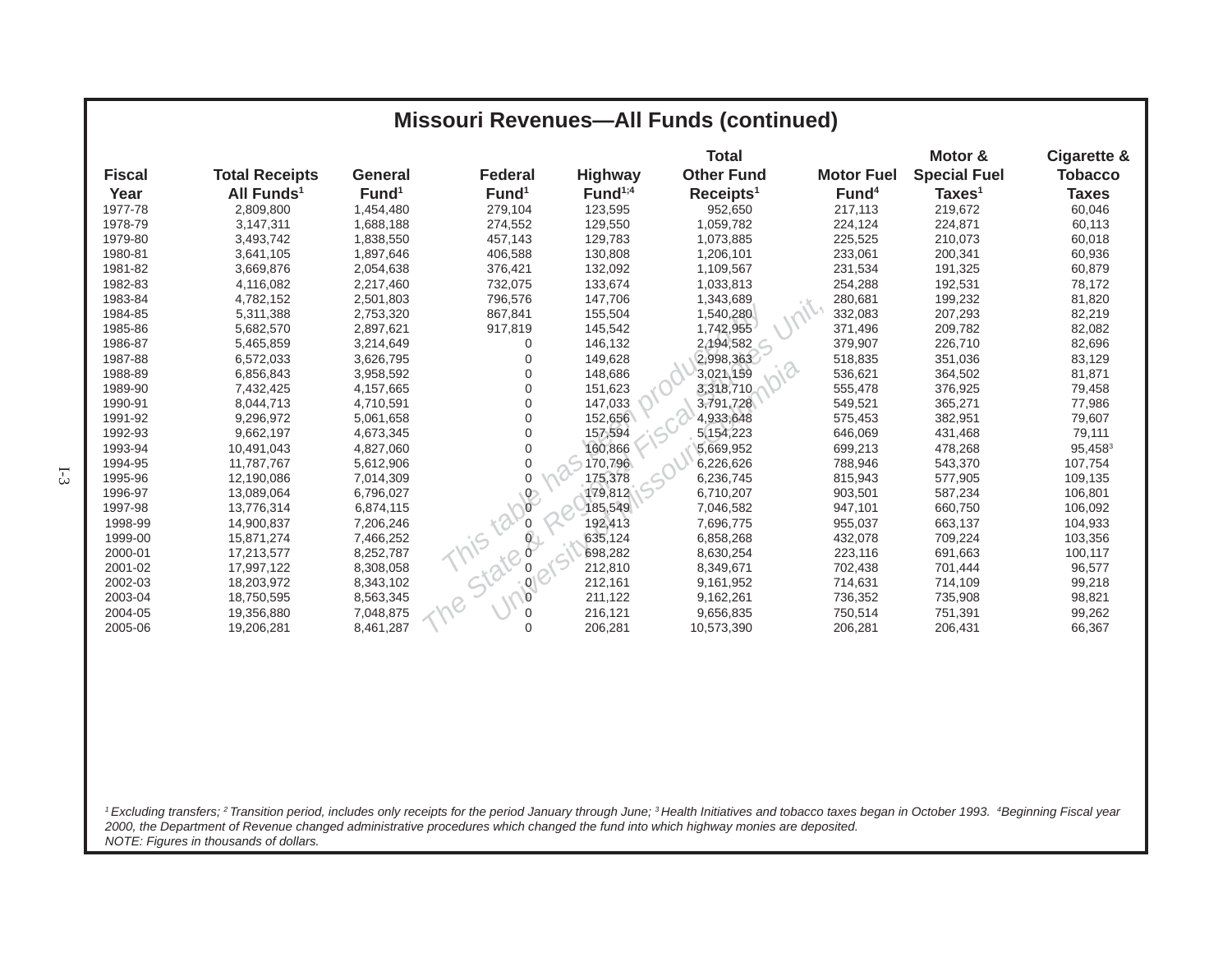| <b>Missouri General Fund Revenues</b> |                                                     |                              |                               |                             |                               |                                |                        |                             |                                 |                                               |
|---------------------------------------|-----------------------------------------------------|------------------------------|-------------------------------|-----------------------------|-------------------------------|--------------------------------|------------------------|-----------------------------|---------------------------------|-----------------------------------------------|
| <b>Fiscal</b>                         | <b>Total</b><br><b>Receipts</b><br><b>Excluding</b> | <b>Total</b><br><b>Sales</b> | <b>Total</b><br><b>Income</b> | <b>Insurance</b><br>Premium | Corporate<br><b>Franchise</b> | <b>Inheritance</b><br>& Estate | <b>Total</b><br>Liquor | <b>Total</b><br><b>Beer</b> | <b>Total</b><br><b>Interest</b> | <b>Other</b><br><b>General</b><br><b>Fund</b> |
| Year                                  | <b>Transfers</b>                                    | <b>Taxes</b>                 | <b>Taxes</b>                  | <b>Tax</b>                  | <b>Tax</b>                    | <b>Taxes</b>                   | <b>Taxes</b>           | <b>Taxes</b>                | <b>Receipts</b>                 | <b>Receipts</b>                               |
| 1900                                  | 2,334                                               | 0                            | $\mathbf 0$                   | 136                         | $\mathbf 0$                   | $\mathbf 0$                    | $\mathbf 0$            | $\mathbf 0$                 | 19                              | 2,179                                         |
| 1901                                  | 2,877                                               | 0                            | $\boldsymbol{0}$              | 147                         | $\mathbf 0$                   | 0                              | $\mathbf 0$            | 462                         | 33                              | 2,235                                         |
| 1902                                  | 2.945                                               | $\mathbf 0$                  | $\mathbf 0$                   |                             |                               |                                |                        | 309                         | 43                              | 2,428                                         |
| 1903                                  | 3,184                                               | $\Omega$                     | $\Omega$                      |                             |                               |                                |                        | 366                         | 51                              | 2,580                                         |
| 1904                                  | 3,499                                               | $\mathbf 0$                  | $\mathbf 0$                   |                             |                               |                                |                        | 420                         | 52                              | 2,821                                         |
| 1905                                  | 3,473                                               | $\Omega$                     | $\mathbf 0$                   |                             |                               |                                |                        | 375                         | 76                              | 2,789                                         |
| 1906                                  | 3,516                                               | $\mathbf 0$                  | $\mathbf 0$                   |                             |                               |                                |                        | 402                         | 77                              | 2,790                                         |
| 1907                                  | 3,966                                               | $\Omega$                     | $\mathbf 0$                   |                             |                               |                                |                        | 424                         | 81                              | 3,201                                         |
| 1908                                  | 4,074                                               | $\Omega$                     | $\mathbf 0$                   |                             |                               |                                |                        | 416                         | 55                              | 3,337                                         |
| 1909                                  | 4,618                                               | $\Omega$                     | $\Omega$                      |                             |                               |                                |                        | 401                         | 87                              | 3,867                                         |
| 1910                                  | 4,698                                               | $\Omega$                     | $\mathbf 0$                   |                             |                               |                                |                        | 493                         | 85                              | 3,835                                         |
| 1911                                  | 4,859                                               | $\Omega$                     | $\Omega$                      |                             |                               |                                |                        | 452                         | 96                              | 4,012                                         |
| 1912                                  | 5,139                                               | $\mathbf 0$                  | $\mathbf 0$                   |                             |                               |                                |                        | 510                         | 116                             | 4,201                                         |
| 1913                                  | 5,153                                               | $\Omega$                     | $\mathbf 0$                   |                             |                               |                                |                        | 500                         | 140                             | 4,188                                         |
| 1914                                  | 5,547                                               | $\overline{0}$               | $\overline{0}$                |                             |                               |                                |                        | 488                         | 145                             | 4,568                                         |
| 1915                                  | 5,218                                               | $\Omega$                     | $\Omega$                      |                             |                               |                                |                        | 410                         | 134                             | 4,309                                         |
| 1916                                  | 5,733                                               | $\Omega$                     | $\mathbf 0$                   |                             |                               |                                |                        | 453                         | 127                             | 4,773                                         |
| 1917                                  | 6,366                                               | $\Omega$                     | $\mathbf 0$                   |                             |                               |                                |                        | 392                         | 163                             | 5,348                                         |
| 1918                                  | 8,391                                               | $\mathbf 0$                  | 597                           |                             |                               |                                |                        | 357                         | 191                             | 4,793                                         |
| 1919                                  | 9,402                                               | $\mathbf 0$                  | 485                           |                             |                               |                                |                        | $\mathbf 0$                 | 239                             | 5,474                                         |
| 1920                                  | 14,386                                              | 0                            | 3,278                         | 616                         | 2,381                         | 1,472                          | $\mathbf 0$            | 0                           | 381                             | 6,258                                         |
| 1921                                  | 14,968                                              | $\overline{0}$               | 4,794                         | 782                         | 2,963                         | 1,229                          | $\mathbf 0$            | 0                           | 722                             | 4,478                                         |
| 1922                                  | 11,549                                              | $\Omega$                     | 2,568                         | 774                         | 1,448                         | 1,365                          | $\mathbf 0$            | 0                           | 771                             | 4,623                                         |
| 1923                                  | 11,075                                              | $\mathbf 0$                  | 2,868                         | 826                         | 1,384                         | 1,055                          | $\mathbf 0$            | 0                           | 543                             | 4,399                                         |
| 1924                                  | 10,742                                              | $\mathbf 0$                  | 3,345                         | 925                         | 1,419                         | 1,194                          | $\mathbf 0$            | 0                           | 319                             | 3,540                                         |
| 1925                                  | 10,802                                              | $\mathbf 0$                  | 3,606                         | 991                         | 1,416                         | 1,166                          | $\mathbf 0$            | 0                           | 132                             | 3,491                                         |
| 1926                                  | 12,519                                              | $\mathbf 0$                  | 4,336                         | 1,097                       | 1,538                         | 1,901                          | $\mathbf 0$            | 0                           | 146                             | 3,501                                         |
| 1927                                  | 12,446                                              | $\mathbf 0$                  | 4,030                         | 1,161                       | 1,649                         | 1,961                          | $\mathbf 0$            | 0                           | 131                             | 3,514                                         |
| 1928                                  | 13,474                                              | 0                            | 3,698                         | 1,160                       | 1,928                         | 3,056                          | $\mathbf 0$            | 0                           | 171                             | 3,461                                         |
| 1929                                  | 14,442                                              | 0                            | 4,252                         | 1,230                       | 2,348                         | 2,730                          | $\mathbf 0$            | 0                           | 236                             | 3,646                                         |
| 1930                                  | 15,268                                              | $\Omega$                     | 4,609                         | 1,234                       | 1,974                         | 3,840                          | $\Omega$               | $\Omega$                    | 248                             | 3,363                                         |
| 1931                                  | 13,022                                              | $\Omega$                     | 3,420                         | 1,236                       | 1,884                         | 2,754                          | $\mathbf 0$            | 0                           | 229                             | 3,499                                         |
| 1932                                  | 10,745                                              | $\mathbf 0$                  | 3,291                         | 1,240                       | 1,768                         | 1,151                          | $\overline{0}$         | 0                           | 106                             | 3,189                                         |
| 1933                                  | 11,292                                              | $\mathbf 0$                  | 3,374                         | 1,102                       | 1,632                         | 1,432                          | $\mathbf 0$            | 348                         | 54                              | 3,350                                         |
| 1934                                  | 16,348                                              | 3,097                        | 3,572                         | 1,038                       | 1,606                         | 1,437                          | 2,021                  | 735                         | 26                              | 2,816                                         |
| 1935                                  | 21,199                                              | 5,158                        | 4,429                         | 1,076                       | 1,489                         | 1,491                          | 3,887                  | 954                         | 14                              | 2,701                                         |
| 1936                                  | 29,844                                              | 12,009                       | 5,508                         | 1,089                       | 1,480                         | 1,522                          | 4,272                  | 1,074                       | 39                              | 2,851                                         |
| 1937                                  | 37,306                                              | 17,513                       | 7,422                         | 1,215                       | 1,504                         | 1,416                          | 4,182                  | 1,073                       | 66                              | 2,915                                         |
| 1938                                  | 40,352                                              | 20,145                       | 7,125                         | 1,200                       | 1,710                         | 2,168                          | 4,001                  | 1,197                       | $\mathbf 0$                     | 2,806                                         |
|                                       | NOTE: Figures in thousands of dollars.              |                              |                               |                             |                               |                                |                        |                             |                                 |                                               |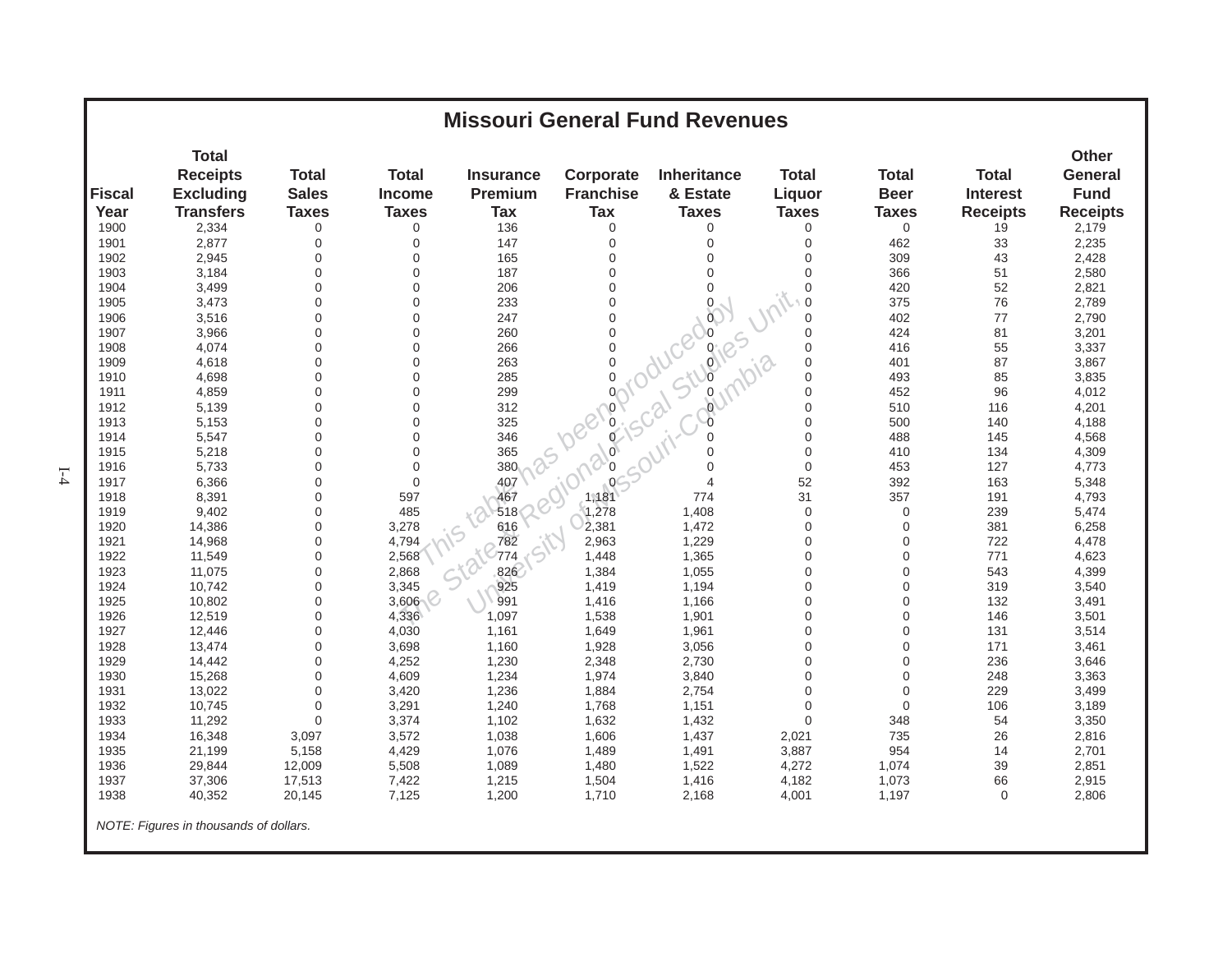|               | <b>Missouri General Fund Revenues (continued)</b> |              |               |                  |                  |              |              |              |                 |                                |
|---------------|---------------------------------------------------|--------------|---------------|------------------|------------------|--------------|--------------|--------------|-----------------|--------------------------------|
|               | <b>Total</b><br><b>Receipts</b>                   | <b>Total</b> | <b>Total</b>  | <b>Insurance</b> | Corporate        | Inheritance  | <b>Total</b> | <b>Total</b> | <b>Total</b>    | <b>Other</b><br><b>General</b> |
| <b>Fiscal</b> | <b>Excluding</b>                                  | <b>Sales</b> | <b>Income</b> | Premium          | <b>Franchise</b> | & Estate     |              | <b>Beer</b>  | <b>Interest</b> | <b>Fund</b>                    |
|               |                                                   |              |               |                  |                  |              | Liquor       |              |                 |                                |
| Year          | <b>Transfers</b>                                  | <b>Taxes</b> | <b>Taxes</b>  | <b>Tax</b>       | <b>Tax</b>       | <b>Taxes</b> | <b>Taxes</b> | <b>Taxes</b> | <b>Receipts</b> | <b>Receipts</b>                |
| 1939          | 41,032                                            | 22,332       | 6,181         | 1,176            | 1,507            | 1,638        | 4,081        | 1,068        | 0               | 3,049                          |
| 1940          | 43,351                                            | 23,019       | 6,945         | 1,185            | 1,514            | 1,962        | 4,731        | 1,041        | $\mathbf 0$     | 2,954                          |
| 1941          | 51,201                                            | 29,515       | 7,559         | 1,750            | 1,518            | 1,524        | 5,082        | 1,112        | $\Omega$        | 3,141                          |
| 1942          | 56,390                                            | 31,168       | 9,941         | 1,411            | 1,617            | 1,800        | 5,754        | 1,224        | $\mathbf 0$     | 3,475                          |
| 1943          | 58,376                                            | 33,696       | 11,302        | 1,513            | 1,660            | 1,693        | 4,068        | 1,260        | 0               | 3,184                          |
| 1944          | 61,156                                            | 35,570       | 11,377        | 1,557            | 1,724            | 1,512        | 4,917        | 1,315        | 0               | 3,184                          |
| 19451         | 35,600                                            | 17,967       | 7,784         | 1,719            | 1,579            | 946          | 3,358        | 651          | $\mathbf 0$     | 1,596                          |
| 1945-46       | 79,323                                            | 46,703       | 15,223        | 1,882            | 812              | 2,731        | 7,245        | 1,392        | $\Omega$        | 3,335                          |
| 1946-47       | 86,765                                            | 58,227       | 10,659        | 2,167            | 1,248            | 2,361        | 5,859        | 1,459        | 0               | 4,785                          |
| 1947-48       | 101,526                                           | 58,326       | 24,828        | 2,565            | 3,069            | 2,874        | 5,178        | 1,661        | $\Omega$        | 3,025                          |
| 1948-49       | 108,901                                           | 69,961       | 22,037        | 2,788            | 1,517            | 3,171        | 4,854        | 1,584        | $\mathbf 0$     | 2,989                          |
| 1949-50       | 115,363                                           | 71,744       | 25,239        | 2,919            | 2,618            | 2,675        | 5,507        | 1,578        | $\mathbf 0$     | 3,083                          |
| 1950-51       | 126,482                                           | 81,238       | 26,888        | 3,256            | 2,322            | 2,584        | 5,588        | 1,481        | $\mathbf 0$     | 3,125                          |
| 1951-52       | 128,716                                           | 83,149       | 25,436        | 3,439            | 3,132            | 3,344        | 5,514        | 1,542        | 0               | 3,160                          |
| 1952-53       | 135,255                                           | 87,789       | 25,896        | 3,984            | 3,371            | 3,298        | 6,003        | 1,505        | 0               | 3,409                          |
| 1953-54       | 142,852                                           | 91,423       | 26,126        | 4,311            | 4,149            | 4,574        | 5,527        | 1,566        | $\Omega$        | 5,176                          |
| 1954-55       | 141,807                                           | 91,632       | 27,382        | 4,475            | 3,462            | 3,966        | 5,725        | 1,535        | $\Omega$        | 3,630                          |
| 1955-56       | 159,546                                           | 99,582       | 35,390        | 4,725            | 4,818            | 3,621        | 5,822        | 1,544        | $\Omega$        | 4,044                          |
| 1956-57       | 161,728                                           | 99,597       | 37,566        | 4,854            | 3,880            | 4,260        | 5,699        | 1,485        | 228             | 4,159                          |
| 1957-58       | 170,745                                           | 101,862      | 41,031        | 5,264            | 5,048            | 4,406        | 5,543        | 1,486        | 1,466           | 4,639                          |
| 1958-59       | 176,518                                           | 104,182      | 43,033        | 5,697            | 4,910            | 5,496        | 6,377        | 1,420        | 833             | 4,570                          |
| 1959-60       | 196,021                                           | 118,114      | 47,659        | $6,093$ $+$      | 5,239            | 5,259        | 5,966        | 1,470        | 1,798           | 4,423                          |
| 1960-61       | 213,124                                           | 123,847      | 58,888        | 6,346            | 6,021            | 5,495        | 4,865        | 1,176        | 2,151           | 4,335                          |
| 1961-62       | 240,712                                           | 126,719      | 77,385        | 6,428            | 6,219            | 6,668        | 8,520        | 2,061        | 1,721           | 4,991                          |
| 1962-63       | 245,198                                           | 133,022      | 75,347        | 6,843            | 5,898            | 6,726        | 7,590        | 2,000        | 2,752           | 5,020                          |
| 1963-64       | 293,211                                           | 170,669      | 79,405        | 7,460            | 6,711            | 9,884        | 8,480        | 2,296        | 3,079           | 5,227                          |
| 1964-65       | 341,219                                           | 212,849      | 85,158        | 7,695            | 6,908            | 7,561        | 9,682        | 2,558        | 2,885           | 5,923                          |
| 1965-66       | 410,176                                           | 240,158      | 103,826       | 16,630           | 7,765            | 10,643       | 8,774        | 2,294        | 8,131           | 11,955                         |
| 1966-67       | 472,201                                           |              | 120,371       | 18,233           | 8,038            | 9,743        | 9,873        | 2,481        | 11,472          |                                |
| 1967-68       |                                                   | 252,532      | 147,238       |                  |                  |              |              |              |                 | 39,458                         |
|               | 491,605                                           | 264,741      |               | 19,422           | 9,076            | 11,650       | 10,221       | 2,402        | 12,445          | 14,410                         |
| 1968-69       | 528,899                                           | 290,493      | 153,904       | 21,066           | 8,905            | 12,519       | 10,130       | 2,481        | 12,037          | 17,364                         |
| 1969-70       | 611,257                                           | 344,822      | 171,470       | 22,338           | 19,137           | 11,996       | 11,059       | 2,665        | 9,351           | 18,419                         |
| 1970-71       | 614,320                                           | 319,821      | 196,098       | 24,767           | 11,505           | 15,467       | 13,582       | 3,762        | 8,186           | 21,132                         |
| 1971-72       | 776,190                                           | 360,473      | 306,628       | 27,316           | 12,543           | 19,167       | 17,426       | 5,433        | 3,993           | 23,211                         |
| 1972-73       | 902,791                                           | 393,300      | 392,444       | 29,599           | 13,987           | 15,855       | 18,735       | 5,532        | 7,140           | 26,199                         |
| 1973-74       | 955,983                                           | 437,117      | 384,121       | 31,332           | 14,952           | 15,401       | 18,857       | 5,760        | 16,773          | 31,670                         |
| 1974-75       | 1,025,939                                         | 470,248      | 419,182       | 32,682           | 17,065           | 18,085       | 17,428       | 5,861        | 12,817          | 32,571                         |
| 1975-76       | 1,140,025                                         | 519,035      | 478,993       | 36,691           | 18,243           | 18,530       | 18,133       | 5,957        | 8,589           | 35,854                         |

*1 Transition period, includes only receipts for the period January through June. NOTE: Figures in thousands of dollars.*